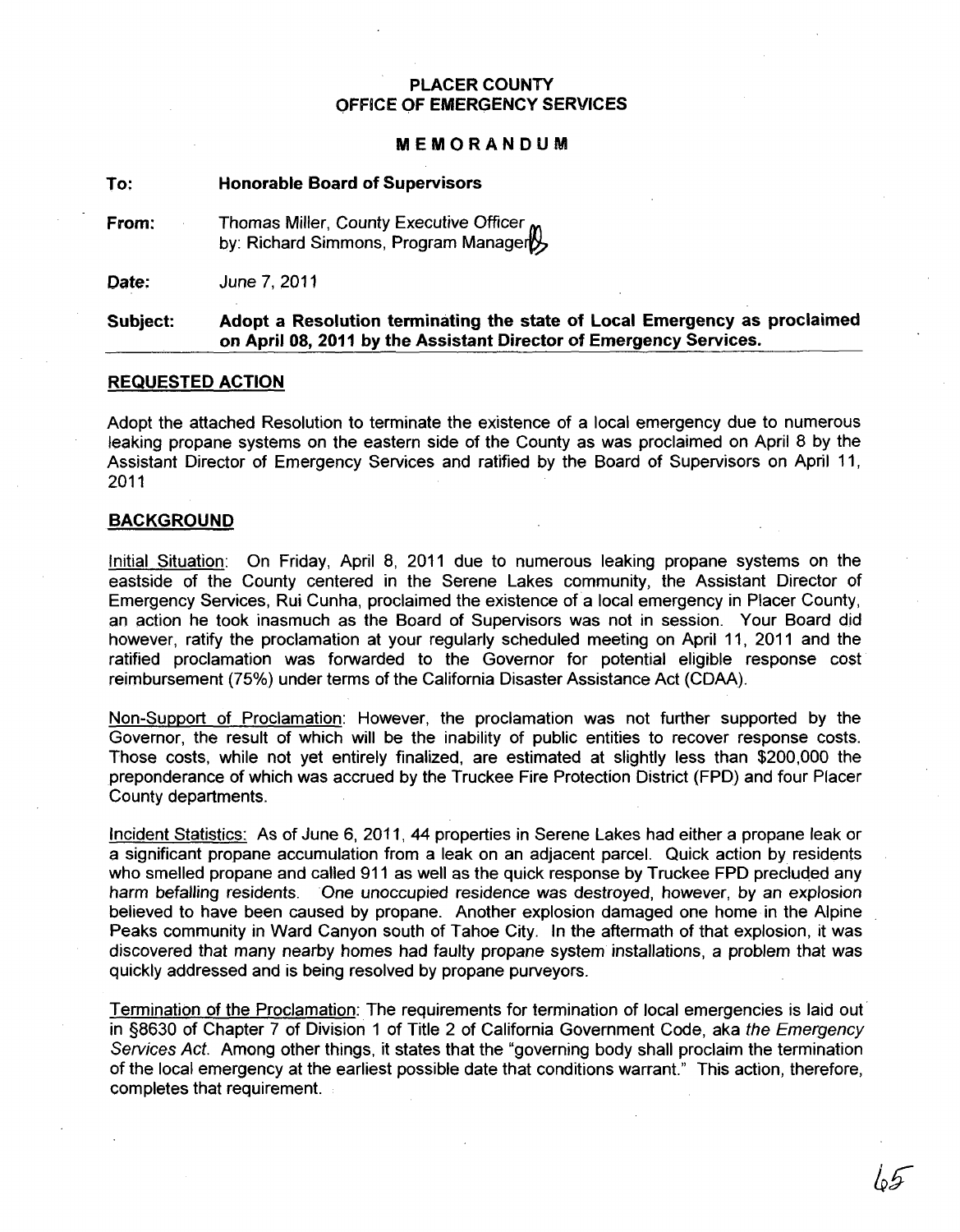# **FISCAL IMPACT**

There is no impact to the General Fund caused by terminating the proclamation.

The impact to Departmental budgets, as reflected in payroll, is however, considerable (figures are projections as final accounting is not yet complete):

66

- Sheriff's Department \$36,000
- Environmental Health \$24,000<br>• Public Works \$4,000
- Public Works
- Emergency Services \$75,000

#### **Attachments**

Resolution terminating the April 8, 2011 Proclamation of Local Emergency Copy April 8, 2011 Proclamation Copy April 11, 2011 Resolution Ratifying April 8, 2011 Proclamation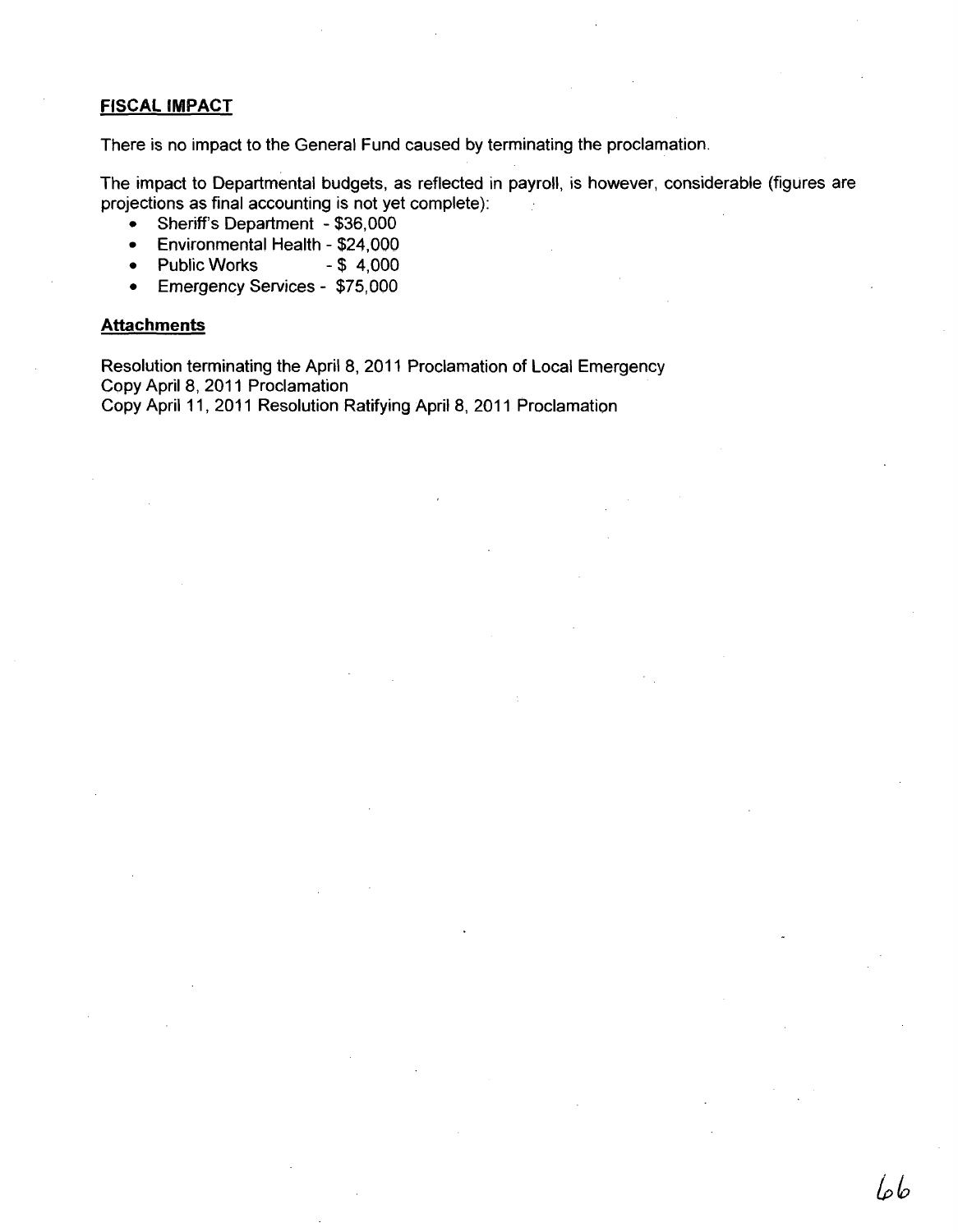# **Before the Board of Supervisors County of Placer, State of California**

# In the matter of: A **RESOLUTION TERMINATING THE STATE OF LOCAL EMERGENCY EXISTING IN PLACER COUNTY SINCE APRIL 8,2011**

| Resol. No: |  |  |  |
|------------|--|--|--|
|            |  |  |  |

The following **RESOLUTION** was duly passed by the Board of Supervisors of the County of Placer at a regular meeting held **June 7, 2011** by the following vote on roll call:

Ayes:

Noes:

Absent:

Signed and approved by me after its passage.

### Chair, Board of Supervisors

#### **Attest:**

**Clerk of said Board** 

**WHEREAS,** Chapter 7 of Division 1 of Title 2 of California Government Code confers upon the governing bodies of the political subdivisions of this state emergency powers necessary to protect health and safety and preserve lives and property; and

**WHEREAS,** Placer County Code §2.SS.060 empowers the Director or Assistant Director of Emergency Services to proclaim the existence of a local emergency when this county is affected by a public calamity, and further requires the Board of Supervisors, at its regularly scheduled board meetings, to review the need for continuing the local emergency until such emergency is terminated; and

**WHEREAS,** on April 11, 2011 the Board of Supervisors ratified the proclamation made by the Assistant Director of Emergency Services on April S, 2011 of the existence of a local emergency due to a large number of leaking propane systems in eastern Placer County centered in the community of Serene Lakes; and

**WHEREAS,** as a result of the conclusion of all response activities, the existence of a local emergency is deemed to have been terminated effective today, June 7, 2011.

**NOW, THEREFORE, BE IT RESOLVED,** that the Board of Supervisors of the County of Placer hereby terminates the state of local emergency initially proclaimed on April 8, 2011 in response to the high number of leaking propane systems on the east side of the County.

**RESOLVED FURTHER,** the Clerk of the Board of the Supervisors of the County of Placer shall certify the adoption of this resolution, and thenceforth and thereafter the same shall be in full force and effect.

lo 1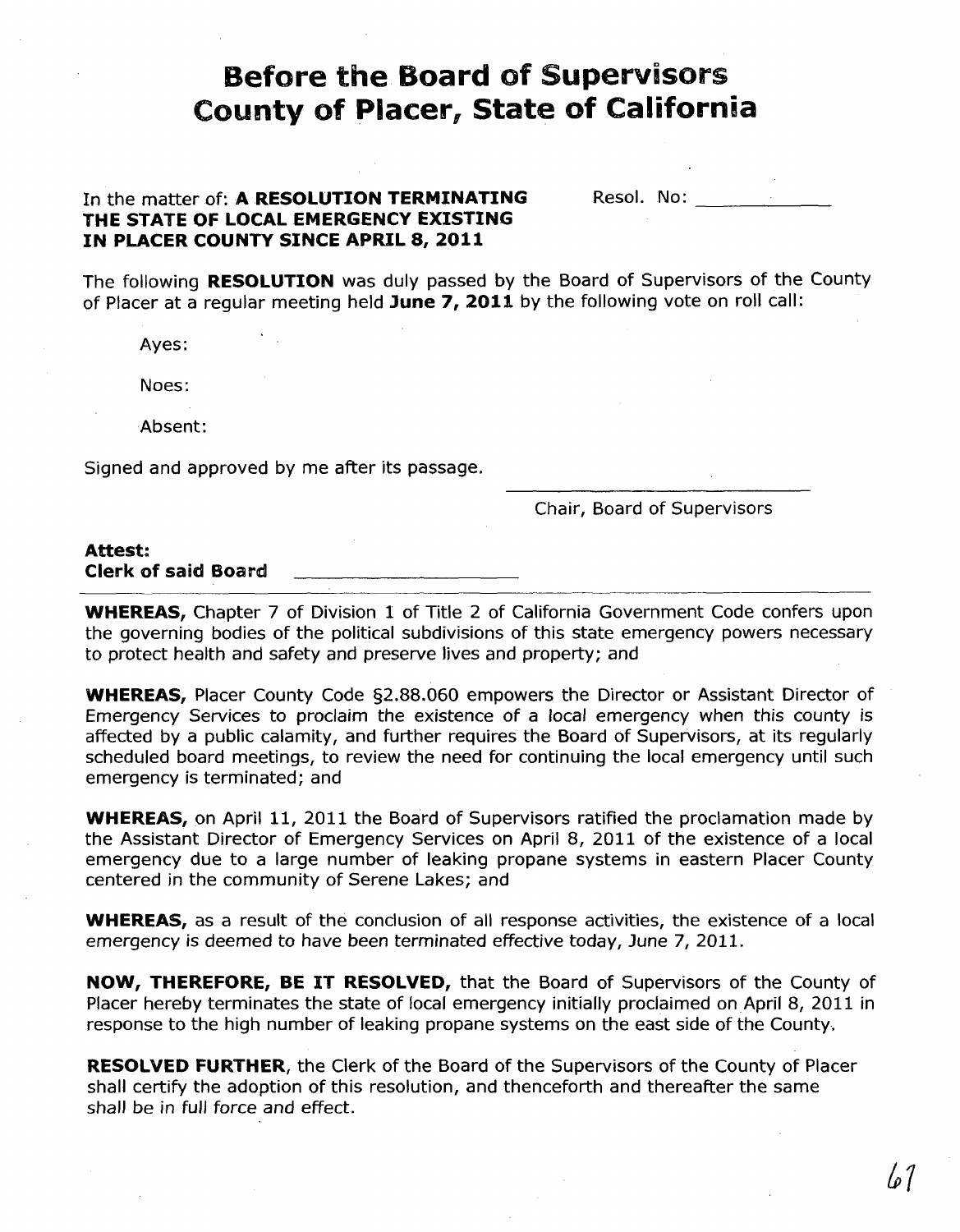### PROCLAMATION OF LOCAL EMERGENCY

WHEREAS California Government Code, § 8550, the California Emergency Services Act, confers upon the governing bodies of the political subdivisions of this state emergency powers necessary to protect health and safety and preserve lives and property; and

WHEREAS California Government Code, § 8630 states that "a local emergency may be proclaimed only by the governing body of a county, city and county, or city or by an official so designated by ordinance adopted by such governing body."; and

WHEREAS Placer County Code, Chapter 2, empowers the Director of Emergency Services and the Assistant Director of Emergency Services to proclaim the existence or threatened existence of a local emergency when this county is affected or likely to be affected by a public calamity and the Board of Supervisors is not in session, subject to ratification by the Board of Supervisors within seven days and reaffirmation every 30 days thereafter until such local emergency is terminated; and

WHEREAS the Director of Emergency Services of the County of Placer does hereby find:

That conditions of extreme peril to the safety of persons and property have arisen within this county, caused by multiple propane leaks in the Serene Lakes subdivision in SOda Springs, commencing on or about March 29, 2011; and,

That the Board of Supervisors of the County of Placer is not in session and cannot immediately be called into session; and,

That the aforesaid conditions of extreme peril warrant and necessitate the proclamation of the existence of a local emergency;

NOW, THEREFORE, IT IS HEREBY PROCLAIMED that a local emergency now exists throughout this county; and

IT IS FURTHER PROCLAIMED AND ORDERED that during the existence of said local emergency the powers, functions, and duties of the Director of Emergency Services and the emergency organization of the county shall be those prescribed by state law, and by ordinance and resofutions of this county approved by the Board of Supervisors, and by the Placer County and Placer Operational Area Emergency Operations Plan, as approved by the Board of Supervisors, December 14, 2010.

IT IS FURTHER ORDERED that a copy of this declaration be forwarded to the Governor of California with a request that he proclaim the County of Placer to be in a state of emergency.

Dated: April 8, 2011 By:

Assistant Director of Emergency Services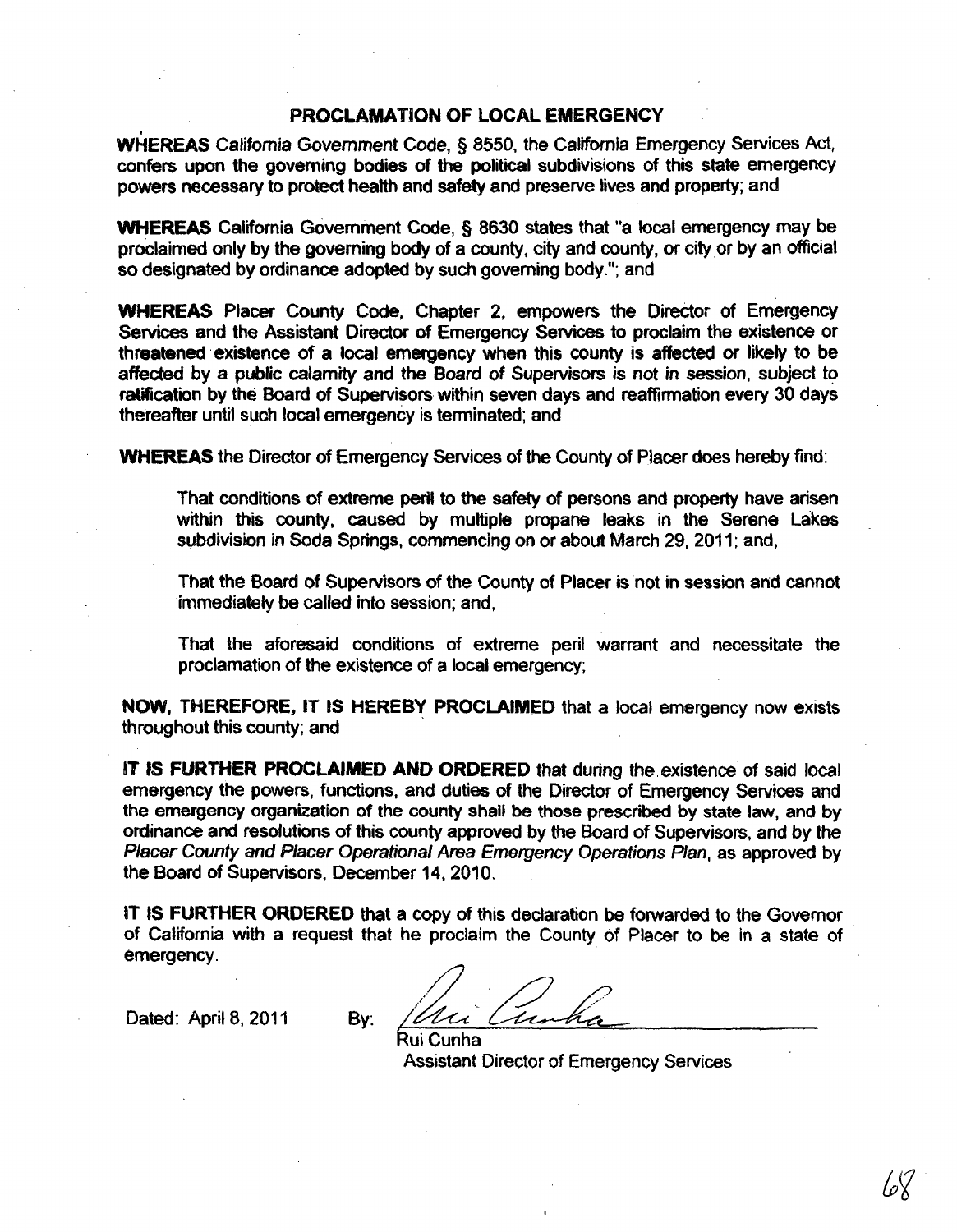| <b>Before the Board of Supervisors</b><br><b>County of Placer, State of California</b> |                                                                                                                                                                                     |                                                                                                       |  |  |  |
|----------------------------------------------------------------------------------------|-------------------------------------------------------------------------------------------------------------------------------------------------------------------------------------|-------------------------------------------------------------------------------------------------------|--|--|--|
|                                                                                        | In the matter of: A RESOLUTION REAFFIRMING<br>THE EXISTENCE OF A LOCAL EMERGENCY AS<br>PROCLAIMED BY THE ASSISTANT DIRECTOR OF<br><b>EMERGENCY SERVICES ON APRILL 8, 2011</b>       | Resol. No: 2011-86                                                                                    |  |  |  |
|                                                                                        | The following <b>RESOLUTION</b> was duly passed by the Board of Supervisors of the County<br>of Placer at a regular meeting held APRIL 11, 2011 by the following vote on roll call: |                                                                                                       |  |  |  |
| Ayes:                                                                                  | DURAN, HOLMES, MONTGOMERY, WEYGANDT                                                                                                                                                 | THE FOREGOING INSTRUMENT IS A CORRECT<br>COPY OF THE ORIGINAL ON FILE IN THIS OFFICE<br><b>ATTEST</b> |  |  |  |
| Noes:                                                                                  | <b>NONE</b>                                                                                                                                                                         | ann hOlman<br>oard of Supervisers. County                                                             |  |  |  |
| Absent:                                                                                | <b>UHLER</b>                                                                                                                                                                        | Deputy Clerk                                                                                          |  |  |  |
|                                                                                        | Signed and approved by me after its passage.                                                                                                                                        | Chair, Board of Super                                                                                 |  |  |  |
| <b>Attest:</b><br><b>Clerk of said Board</b>                                           |                                                                                                                                                                                     |                                                                                                       |  |  |  |
|                                                                                        |                                                                                                                                                                                     |                                                                                                       |  |  |  |

**WHEREAS** Chapter 7 of Division 1 of Title 2 of California Government Code (CGC), also known as the California Emergency Services Act confers upon the governing bodies of the political subdivisions of this state emergency powers necessary to protect health and safety and preserve lives and property; and

**WHEREAS** California Government Code, § 8630 states that "[w]henever a local emergency is proclaimed by an official designated by ordinance, the local emergency shall not remain in effect for a period in excess of seven days unless it has been ratified by the governing body," and

**WHEREAS** Placer County Code, §2.88.060, empowers the Director or Assistant Director of Emergency Services to proclaim the existence or threatened existence of a local emergency when this county is affected or likely to be affected by a public calamity; and

**WHEREAS** Placer County Code, §2.88.060 further requires that the Board of Supervisors take action to ratify said proclamation within seven (7) days thereafter or the proclamation shall have no further force or effect, and that they shall review the need for continuing the local emergency at regularly scheduled board meetings until such local emergency is terminated; and

ルーン